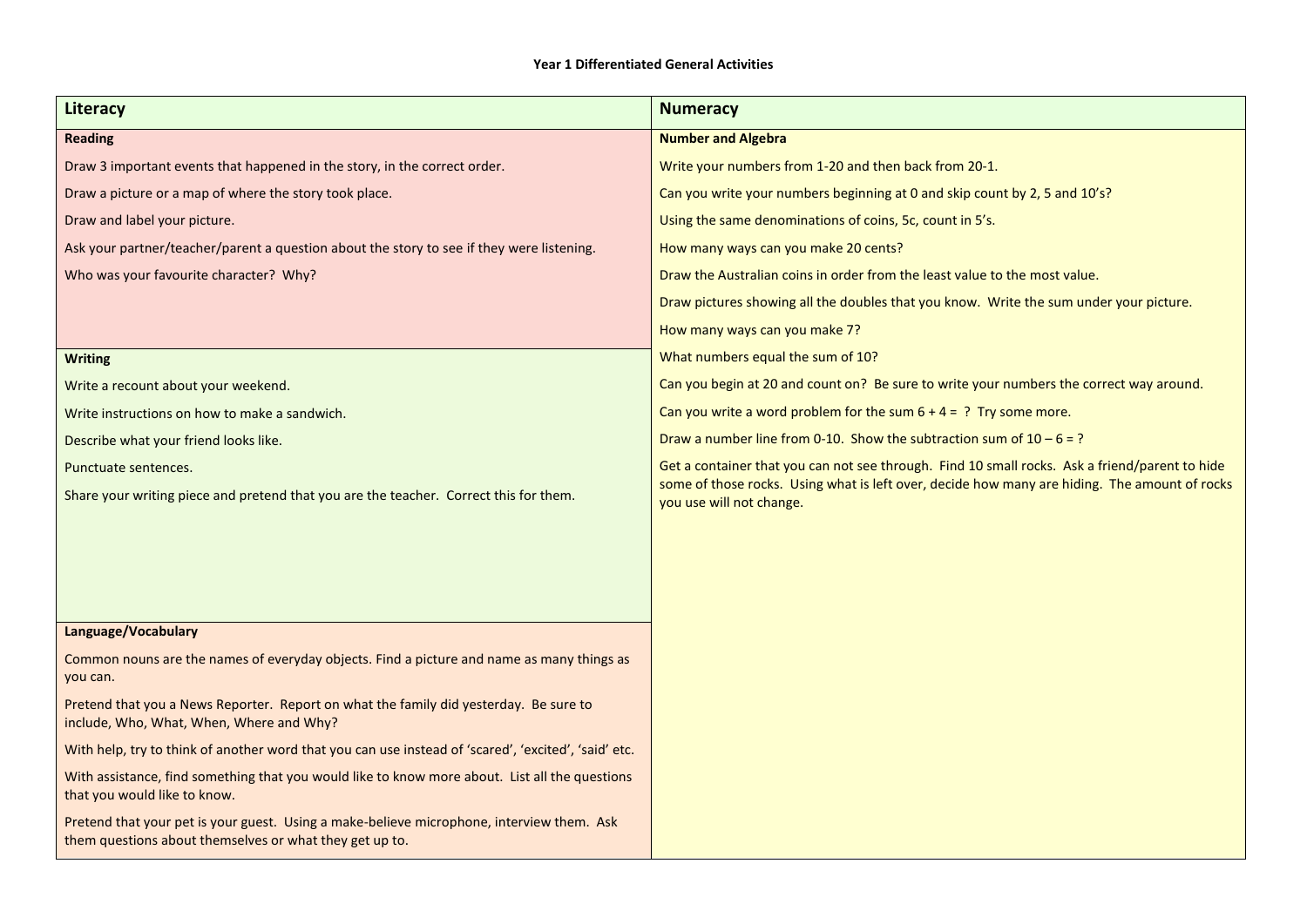## **Year 1 Differentiated General Activities**

| <b>Spelling</b>                                                                                                                                      | <b>Measurement and Geometry</b>                                                                                        |
|------------------------------------------------------------------------------------------------------------------------------------------------------|------------------------------------------------------------------------------------------------------------------------|
| Using your body, break each of your spelling words into syllables (the beats in the word)                                                            | Draw 3 objects from around your home that are about the same length as your hand.                                      |
| Write a rhyming word for each of your spelling words.                                                                                                | Measure the area of 3 book covers using an object of your choice e.g. a post-it note.                                  |
| Using your spelling words, tell your friend a sentence. Now try to write this.                                                                       | Draw an interesting artwork using squares, rectangles, triangles and circles. You could even cut                       |
| Draw a picture to represent each of your spelling words.                                                                                             | the shapes up and arrange them any way you'd like.                                                                     |
| Change the first letter in your spelling word. What word do you have now?                                                                            | Draw a map of your classroom or bedroom from a bird's eye view.                                                        |
| Practice writing your sight words with chalk.                                                                                                        | Blind fold a friend or family member. Using directions, tell them where to walk eg: take 2 steps<br>to the left.       |
| Using beads or any manipulatives, create your spelling words.                                                                                        | Choose 5 items from the pantry and put these in order from heaviest to lightest, tallest to                            |
| Using a torch, go through a book and see how many times you can find your spelling word.                                                             | shortest.                                                                                                              |
| Take your learning outside and make your sight words using outdoor materials such as<br>sticks, leaves, rocks or write them in sand.                 | Choose some teddies or cars or dolls from your bedroom. Order these from heaviest to lightest,<br>tallest to shortest. |
| Make a game - Make a game such as bingo or memory using your list of sight words.                                                                    |                                                                                                                        |
| Sight words hide and seek. Write your sight words on flash cards and ask a family member                                                             | <b>Statistics and Probability</b>                                                                                      |
| to hide them around the house. Make sure you read them word when you find it.                                                                        | List 3 everyday events that are likely to happen and explain why.                                                      |
| Time yourself reading your sight words can you get faster each time.                                                                                 | List 3 everyday events that are unlikely to happen and explain why.                                                    |
| Playdough: Make some playdough together and then spell out tricky words using the                                                                    | Make a tally showing the different colours of cars parked outside your home or classroom.                              |
| playdough.                                                                                                                                           | Using tallies, ask your class/family what their favourite pets are. Find out which is the most                         |
| Scavenger Hunt: Hunt for your tricky words in magazines or newspapers. Circle the words<br>as you find them! Extension: create a tally of each word. | popular.                                                                                                               |
|                                                                                                                                                      | Ask 10 people to name their favourite ice-cream flavour. Show these using tallies.                                     |
| Race the Clock: see how many times you can write each focus word down correctly in a<br>minute (one minute per word).                                |                                                                                                                        |
| Write your spelling words out in rainbow writing, fancy writing, silly writing, paint writing,<br>thumb print writing.                               |                                                                                                                        |
|                                                                                                                                                      |                                                                                                                        |